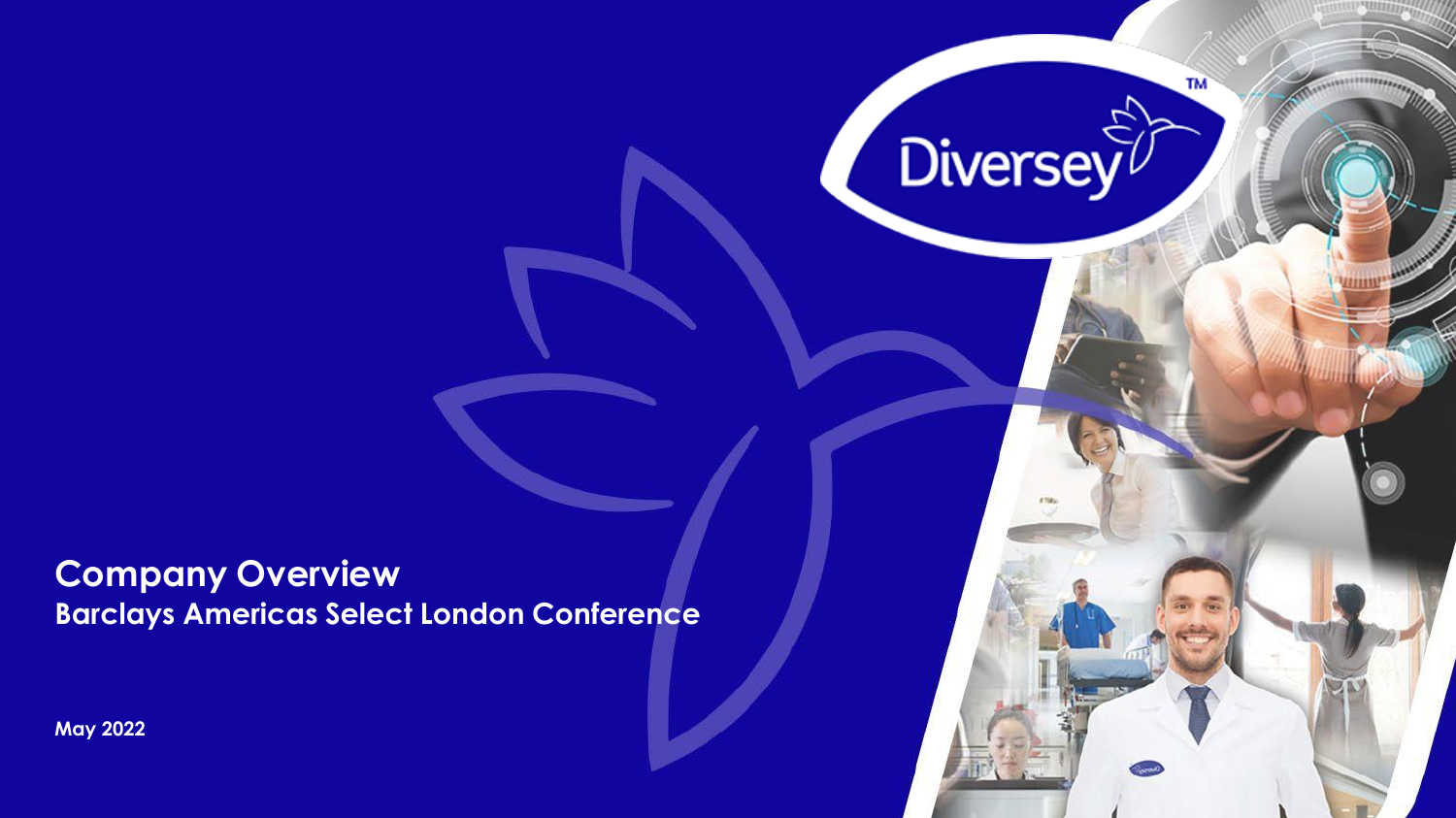## **Disclaimer**

#### **Forward-Looking Statements:**

This presentation and the related call includes forward-looking statements within the meaning of the Private Securities Litigation Reform Act of 1995. These forward looking statements reflect the current expectations of Diversey Holdings, Ltd. and its subsidiaries (the "Company") and projections with respect to, among other things, its financial condition, results of operations, plans, objectives, future performance, business, strategy, guidance, long term margins and other financial goals and value creation algorithms. These statements may be preceded by, followed by, include or otherwise be identified by the words "anticipate," "estimate," "expect," "project," "plan," "potential," "predict," "intend," "believe," "may," "might," "will," "would," "should", "can have," "could," "continue," "contemplate," "target," "likely" and the negatives thereof and other words and terms of similar meaning. Forward-looking statements include all statements that are not historical facts. Forward-looking statements are based on information available at the time those statements are made and/or management's good faith beliefs and assumptions as of that time with respect to future events. There is no assurance that any forward-looking statements will materialize. Such forward-looking statements involve unknown risks and uncertainties and other important factors that may cause performance or achievements to be materially different from any future results, performance or achievements expressed or implied by the forward-looking statements. You are cautioned not to place undue reliance on forward-looking statements, which reflect expectations only as of the date of this presentation. Statements in this presentation speak only as of the date they were made, and the Company undertakes no obligation to update or review any forward-looking statement, whether as a result of new information, future events or otherwise, except as otherwise required by law. **Market and Industry Data:**

This presentation includes information concerning economic conditions, the Company's industry, the Company's markets and the Company's competitive position that is based on a variety of sources, including information from independent industry analysts and publications, as well as the Company's own estimates and research. The Company's estimates are derived from publicly available information released by third party sources, as well as data from its internal research, and are based on such data and the Company's knowledge of its industry, which the Company believes to be reasonable. The independent industry publications used in this presentation were not prepared on the Company's behalf. This information involves many assumptions and limitations, and you are cautioned not to give undue weight to these estimates. The Company has not independently verified the accuracy or completeness of the data contained in these industry publications and other publicly available information. Accordingly, the Company makes no representations as to the accuracy or completeness of that data nor does it undertake to update such data after the date of this presentation.

#### **Non-GAAP Measures:**

This presentation contains financial measures, including Adjusted EBITDA and EBITDA, which are not recognized under generally accepted accounting principles in the United States ("GAAP"). The Company believes that non-GAAP financial information, when taken collectively, may be helpful to investors because it provides consistency and comparability with past financial performance and assists in comparisons with other companies, some of which use similar non-GAAP financial information to supplement their GAAP results. The non-GAAP financial information is presented for supplemental informational purposes only, and should not be considered a substitute for financial information presented in accordance with GAAP and may be different from similarly-titled non-GAAP measures used by other companies. Adjusted EBITDA and EBITDA have limitations as analytical tools, and you should not consider these measures either in isolation or as a substitute for other methods of analyzing the results as reported under GAAP. For a reconciliation of historical non-GAAP financial measures to the most closely comparable GAAP measures, see the appendix in previously filed SEC documents.

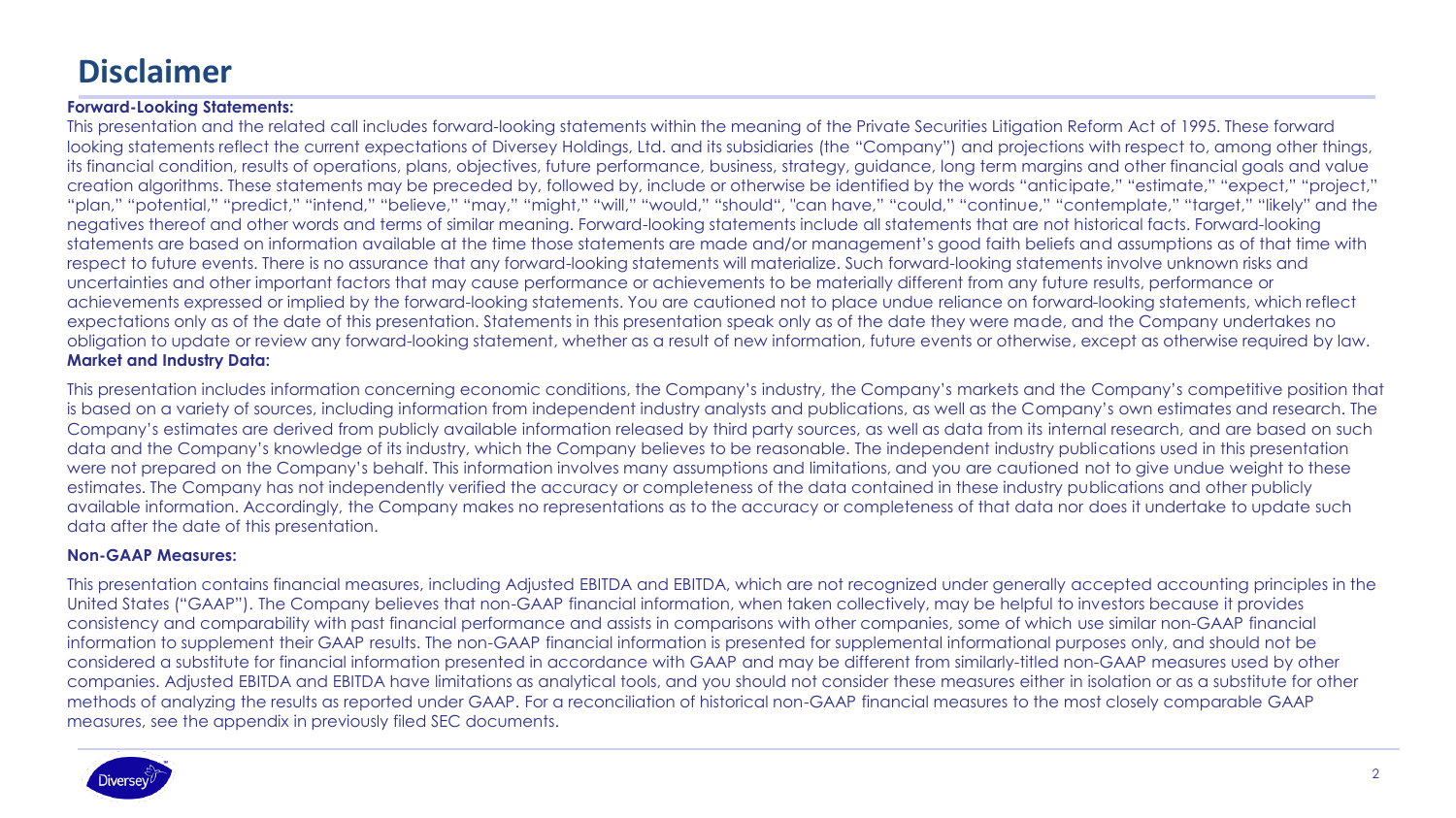# **Market Leader in Hygiene, Infection Prevention, and Cleaning Solutions**





1. Based on year end 2021 values.

2. Based on 2021 revenues. Emerging markets includes EasternEurope

3. Based on 2021 revenues, Facility Service includes BSC and Education end markets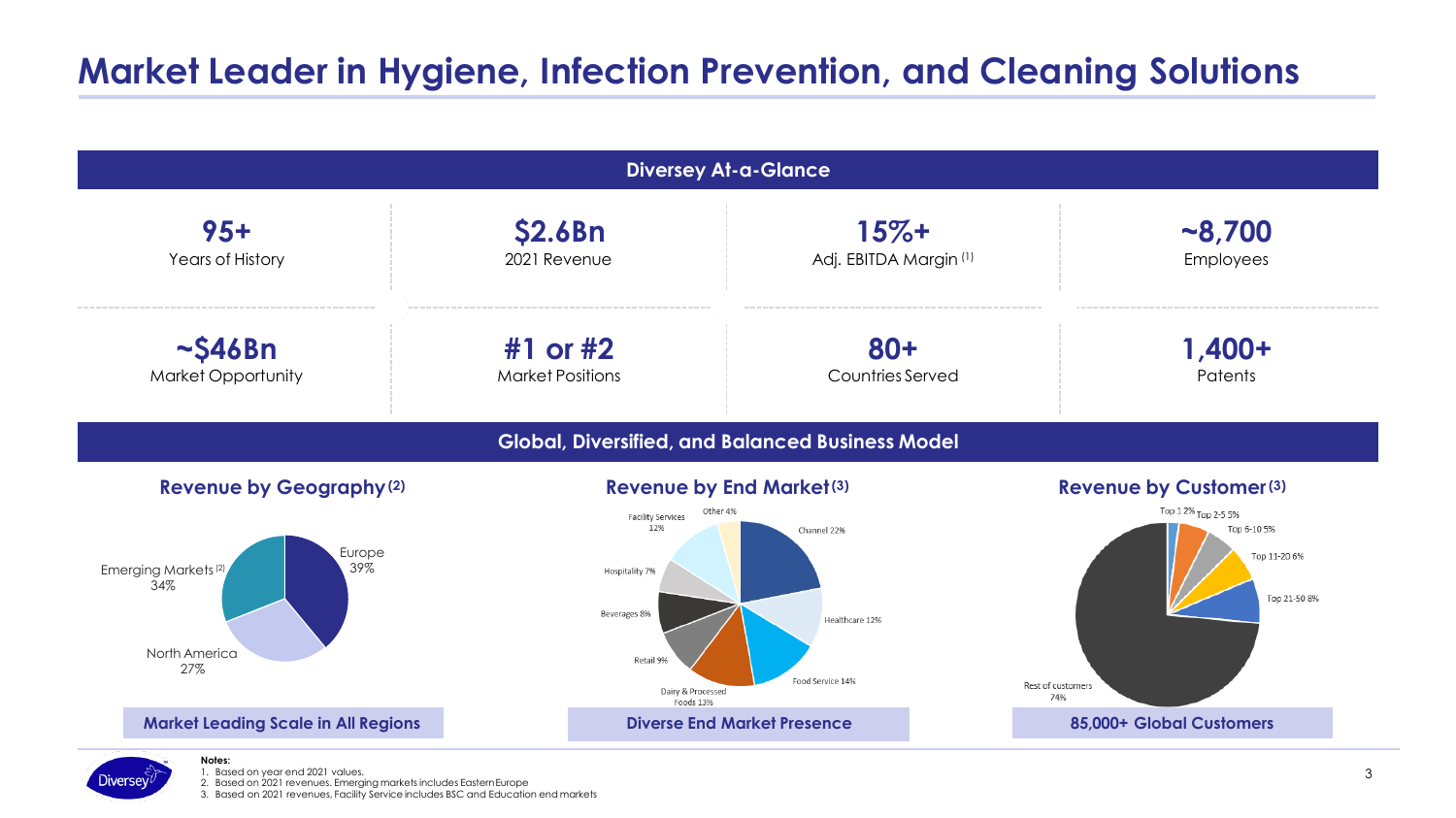# **We Serve Our Customers Across Two Business Segments**



## **Institutional**

## **\$1,918MM** *(73% of 2021 Revenue)*

- Kitchen & Mechanical Warewash Chemicals and Machines
- Dosing & Dispensing Equipment
- Floor & Building Care Chemicals
- Infection Prevention: Hard Surface & Personal Care
- Floor Care Machines
- Fabric Care
- Food Safety and Audit

### **End Markets End Markets**





**Service**



**Grocery**







**Service Contractors**



#### **\$701MM** *(27% of 2021 Revenue)* **Food & Beverage**

- Cleaning Products
- Water Treatment
- Engineering & Equipment Solutions
- Knowledge-Based Services
- Training

**Beverage**





**Alcoholic Beverage**









**Food**

4

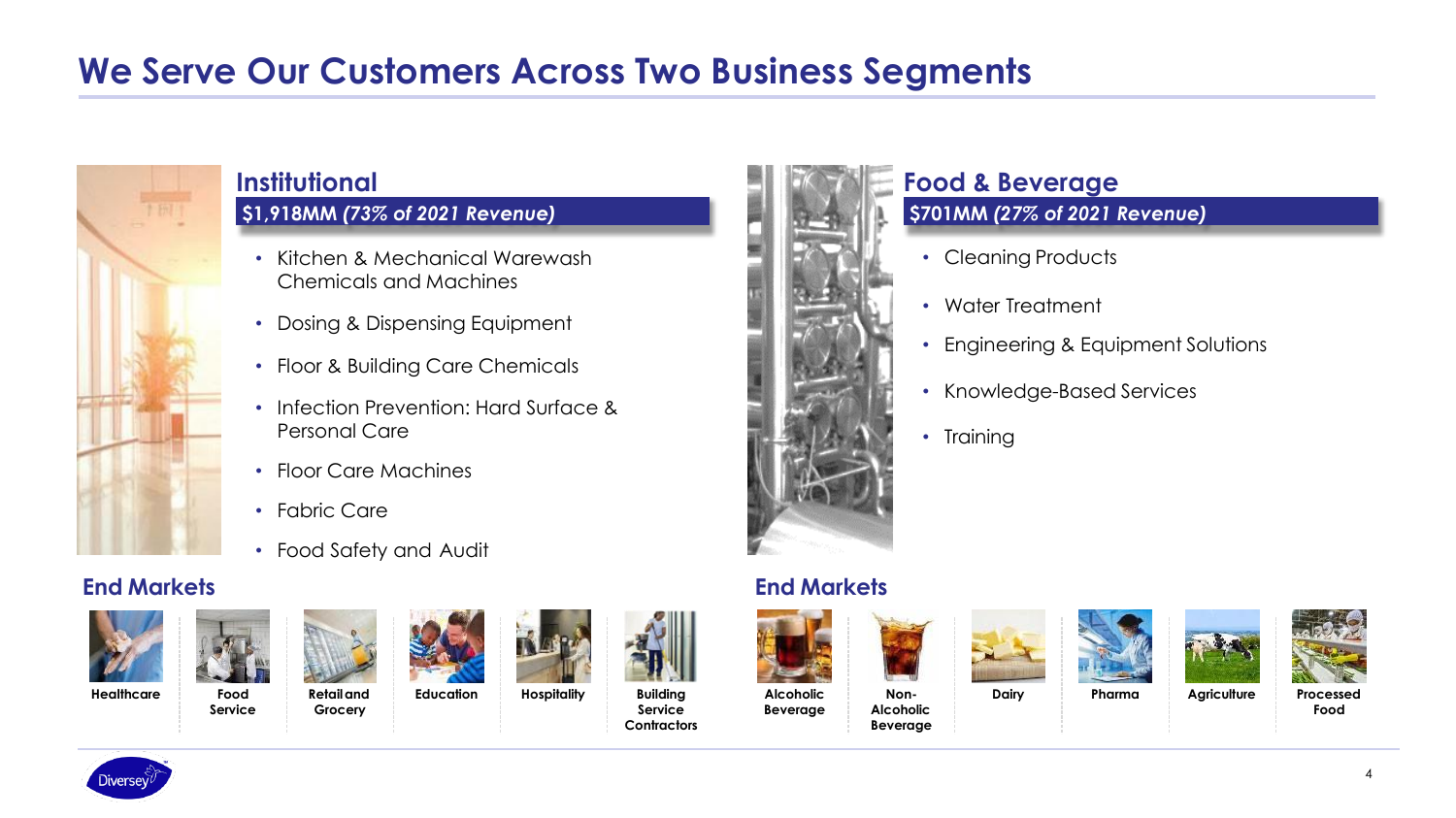## **The Diversey Value Creation Algorithm**

**Compelling Value Creation Algorithm**